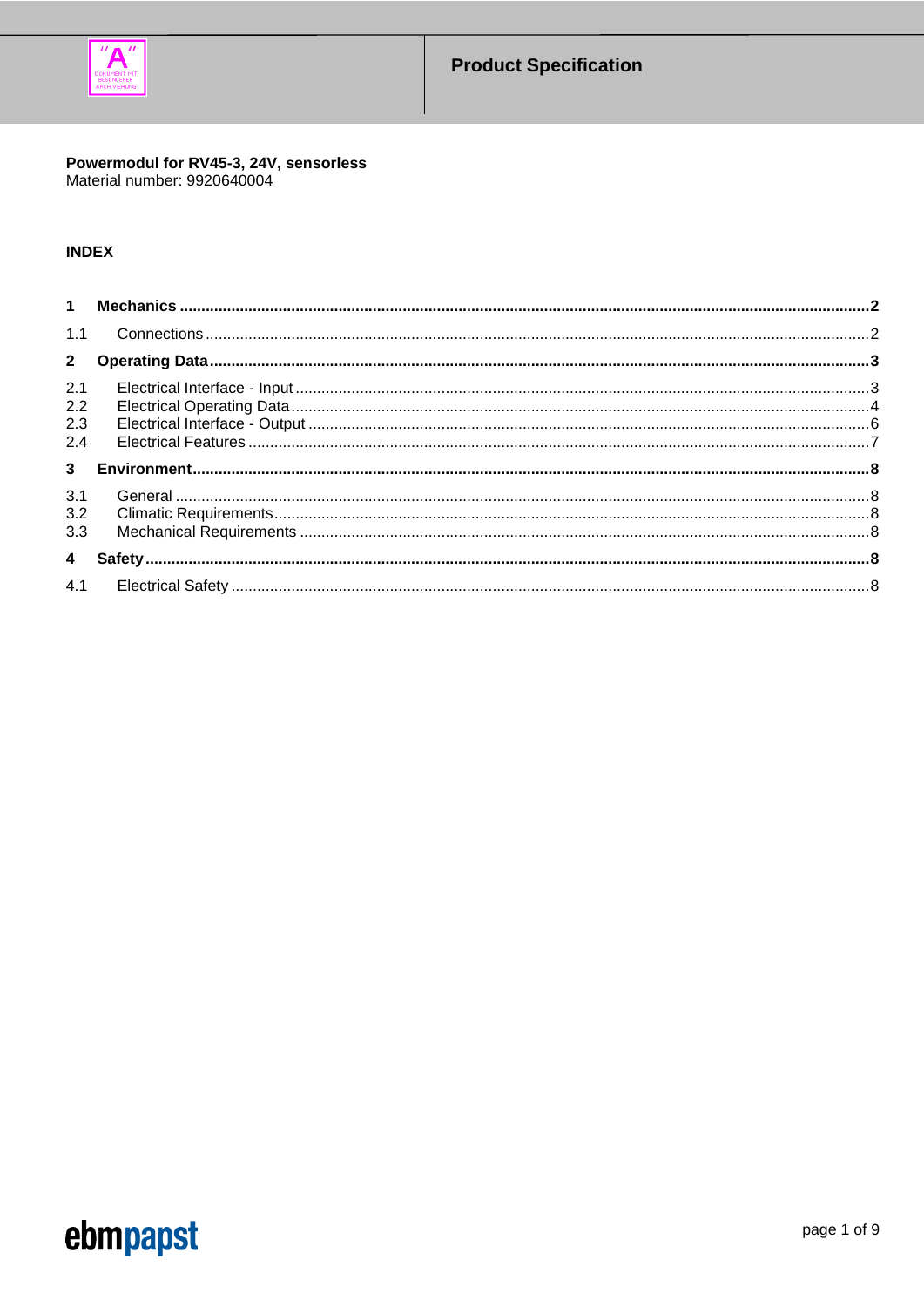

**Note: This Powermodul sensorless is made for the fan RV45-3, 24V-version.**

**Hall sensors are not needed but if they are on board it doesn´t matter because they will not be used. (The hall sensors are connected to the 6 pin connector and no used)**

**Due to the high input power of the RV45 at free air operation, the drive electronic limits the speed to maximum 40,000 rpm. The RV45 is designed for up to 50,000 rpm but the max input power may not exceed 43 W. The speed limitation causes a drop in the air performance for operation points above 3500 Pa, if more air performance is requested please contact ebm-papst for support.**

### <span id="page-1-0"></span>**1 Mechanics**

## <span id="page-1-1"></span>**1.1 Connections**

| Electrical connection | Plug wire    |  |
|-----------------------|--------------|--|
| Lead wire length      | $L = 365$ mm |  |
| l Tolerance           | $+ - 10$ mm  |  |
| Wire size (AWG)       | 22           |  |
| Insulation diameter   | . ,7 mm      |  |



| <b>Wire</b> | Color  | <b>Operation</b> | Wire size     | <b>Insulation diameter</b> |
|-------------|--------|------------------|---------------|----------------------------|
|             | red    | + UB             | <b>AWG 22</b> | 1.7 mm                     |
|             | blue   | - GND            | <b>AWG 22</b> | 1.7 mm                     |
|             | violet | CONTR            | <b>AWG 22</b> | 1.7 mm                     |
|             | white  | Tacho            | <b>AWG 22</b> | $1.7 \text{ mm}$           |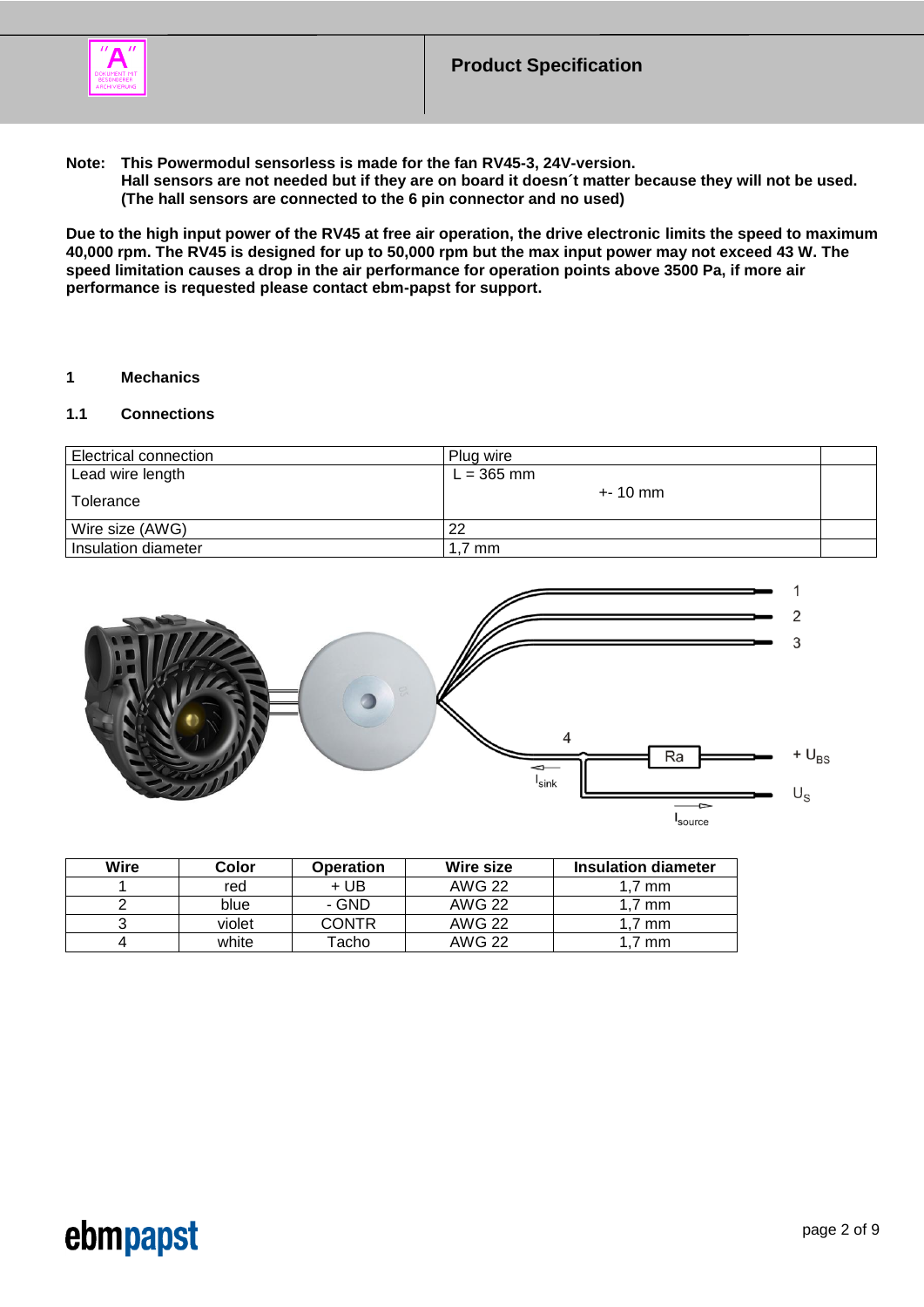

## <span id="page-2-0"></span>**2 Operating Data**

## <span id="page-2-1"></span>**2.1 Electrical Interface - Input**

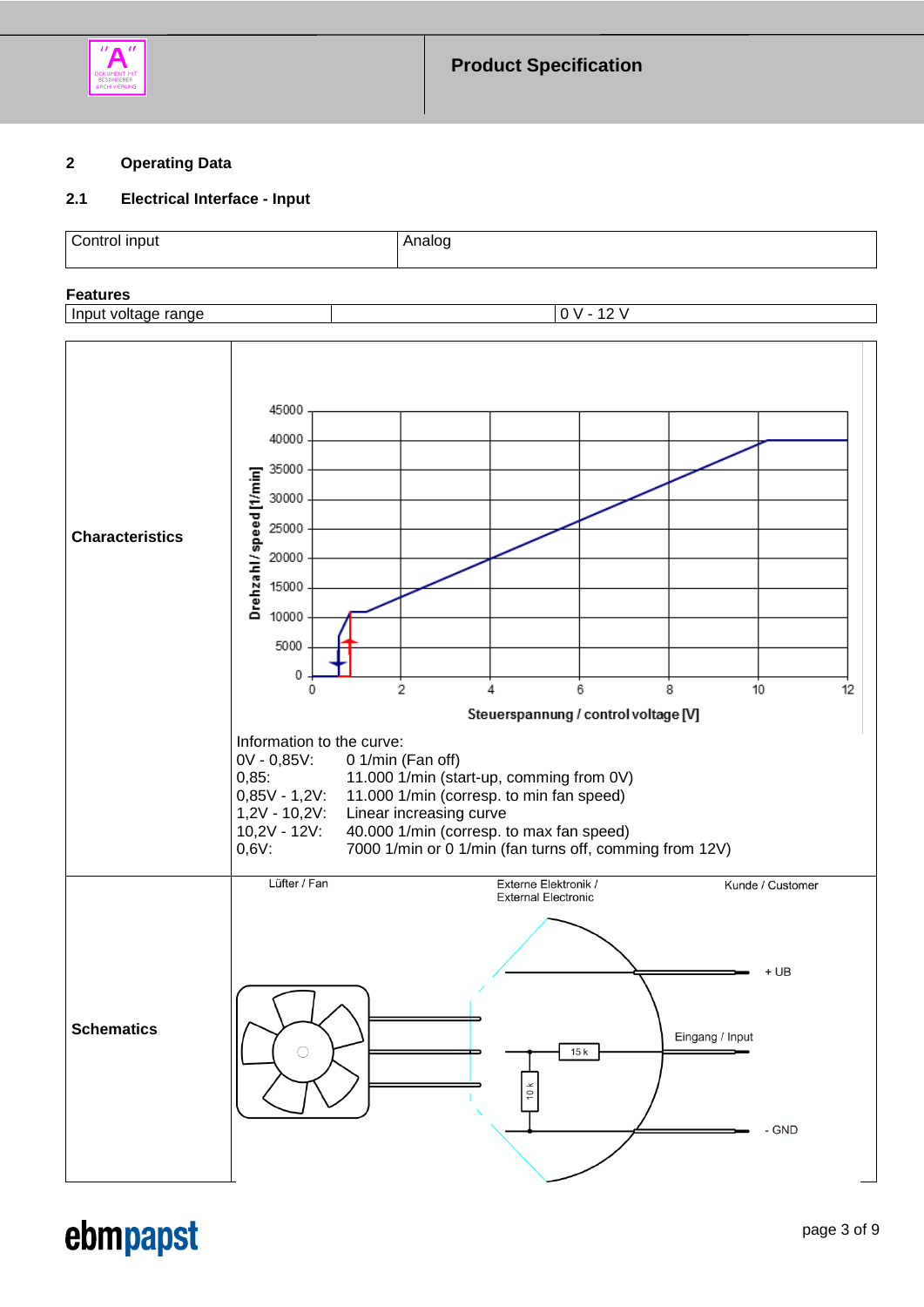

# <span id="page-3-0"></span>**2.2 Electrical Operating Data**

| Measurement            | Normal air density = 1,2 kg/m3; Temperature $23^{\circ}C$ +/- $3^{\circ}C$ ; Motor axis horizontal; warm-up                                                                       |
|------------------------|-----------------------------------------------------------------------------------------------------------------------------------------------------------------------------------|
| conditions:            | time before measuring 5 minutes (unless otherwise specified).                                                                                                                     |
| $\Delta p = 0$ :<br>Ŀ. | In the intake and outlet area should not be any solid obstruction within 0,5 m.<br>corresp. to free air flow (see chapter aerodynamics)<br>corresp. to arithm. mean current value |

| <b>Designation</b><br>uauon. | .<br>--------<br>'uon                                                 |
|------------------------------|-----------------------------------------------------------------------|
| Analog                       | $\sim$<br><b>Input</b><br>$\mathcal{U}$<br>онас<br>œ<br>$\sim$<br>. . |

| <b>Features</b>   | <b>Condition</b> | Symbol |              | <b>Values</b> |              |
|-------------------|------------------|--------|--------------|---------------|--------------|
| Voltage range     |                  |        | 16V          |               | 30 V         |
| Nominal voltage   |                  | $U_N$  |              | 24 V          |              |
| Power consumption |                  |        | 14,8 W       | 42 W          | 47 W         |
|                   | $\Delta p = 0$   | P      | $+ 10 \%$    | $+ 10%$       | $+ 10%$      |
| Tolerance         |                  |        |              |               |              |
| Current           |                  |        | 930 mA       | 1.750 mA      | 930 mA       |
| consumption       | $\Delta p = 0$   |        |              |               |              |
|                   |                  |        | $+ 10%$      |               | $+ 10%$      |
| Tolerance         |                  |        |              |               |              |
| Speed             |                  |        | 27.000 1/min | 40.000 1/min  | 41.000 1/min |
|                   | $\Delta p = 0$   | n      | $+3\%$       | $+3%$         | $+ - 3 \%$   |
| Tolerance         |                  |        |              |               |              |

| ' Des  | .       |
|--------|---------|
| ------ | ------- |
| παιινπ | - - -   |
| Λr     | ו כ     |

| <b>Features</b>   | <b>Condition</b> | Symbol           |              | <b>Values</b> |              |
|-------------------|------------------|------------------|--------------|---------------|--------------|
| Voltage range     |                  |                  | 16 V         |               | 30 V         |
| Nominal voltage   |                  | $\mathsf{U_{N}}$ |              | 24 V          |              |
| Power consumption |                  |                  | 14,4 W       | 15 W          | 16 W         |
|                   | $\Delta p = 0$   | P                | $+ 10%$      | $+ 10%$       | $+ - 10%$    |
| Tolerance         |                  |                  |              |               |              |
| Current           |                  |                  | 900 mA       | 625 mA        | 540 mA       |
| consumption       | $\Delta p = 0$   |                  |              |               |              |
|                   |                  |                  | $+ 10%$      |               | $+ 10%$      |
| Tolerance         |                  |                  |              |               |              |
| Speed             |                  |                  | 26.500 1/min | 26.500 1/min  | 26.500 1/min |
|                   | $\Delta p = 0$   | n                | $+3\%$       | $+3%$         | $+ - 3 \%$   |
| Tolerance         |                  |                  |              |               |              |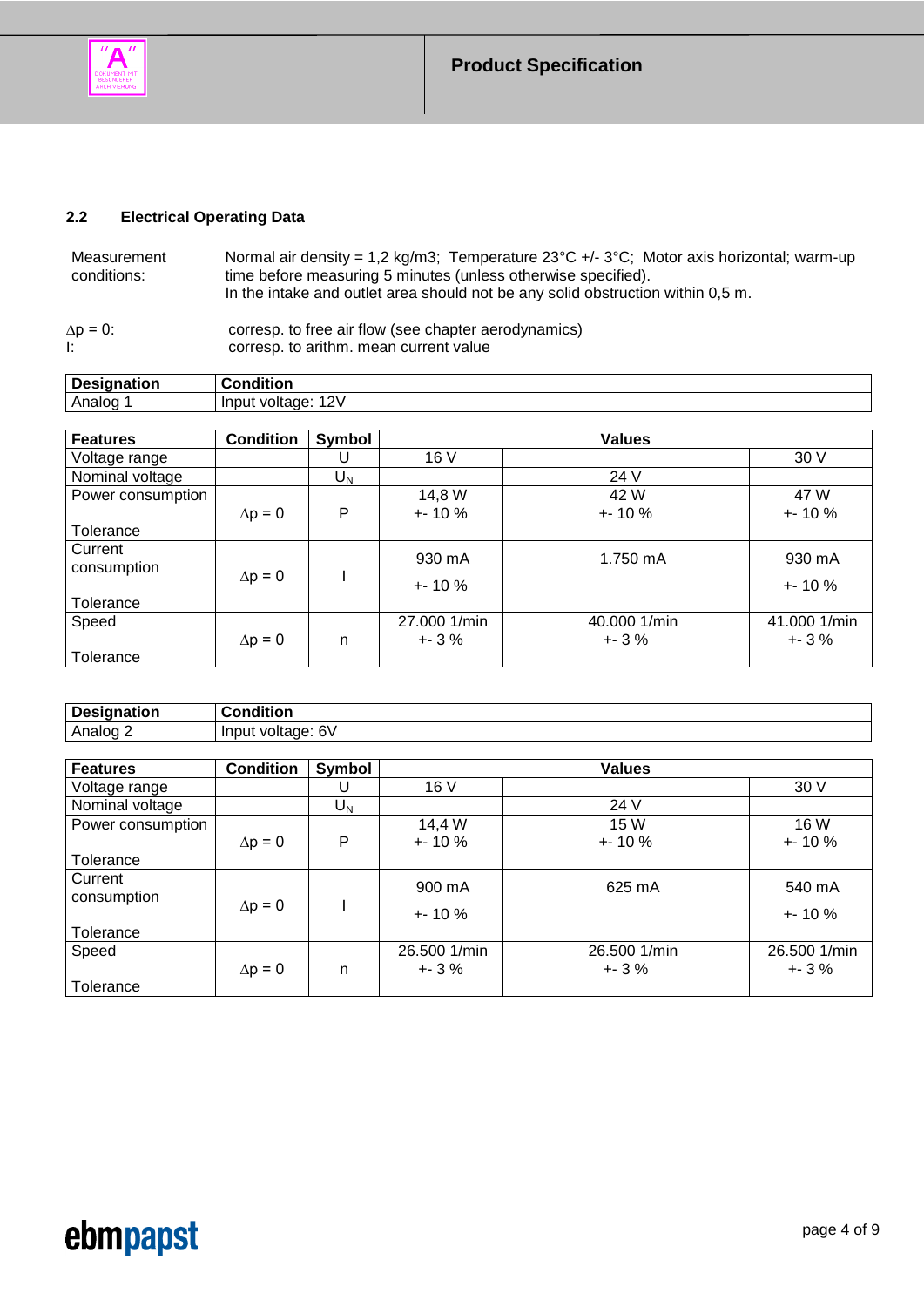

| <b>Condition</b><br><b>Designation</b>    |                   |         |             |               |             |  |  |
|-------------------------------------------|-------------------|---------|-------------|---------------|-------------|--|--|
| Analog 3                                  | Input voltage: 1V |         |             |               |             |  |  |
|                                           |                   |         |             |               |             |  |  |
| <b>Features</b>                           | <b>Condition</b>  | Symbol  |             | <b>Values</b> |             |  |  |
| Voltage range                             |                   |         | 16 V        |               | 30V         |  |  |
| Nominal voltage                           |                   | $U_{N}$ |             | 24 V          |             |  |  |
| Power consumption                         |                   |         | 2,2 W       | 2.7 W         | 2,9 W       |  |  |
|                                           | $\Delta p = 0$    | P       | $+ - 10 \%$ | $+ 10%$       | $+ - 10 \%$ |  |  |
| the service of the service of the service |                   |         |             |               |             |  |  |

| Tolerance                           |                |   |                       |                       |                       |
|-------------------------------------|----------------|---|-----------------------|-----------------------|-----------------------|
| Current<br>consumption<br>Tolerance | $\Delta p = 0$ |   | 140 mA<br>$+ - 10 \%$ | 107 mA                | 96 mA<br>$+ - 10 \%$  |
| Speed<br>Tolerance                  | $\Delta p = 0$ | n | 11.000 1/min<br>$+5%$ | 11.000 1/min<br>$+5%$ | 11.000 1/min<br>$+5%$ |

| Designation | <b>Condition</b>  |               |   |               |         |
|-------------|-------------------|---------------|---|---------------|---------|
| Analog 4    | Input voltage: 0V |               |   |               |         |
|             |                   |               |   |               |         |
| l Features  | <b>Condition</b>  | Svmbol        |   | <b>Values</b> |         |
| .           |                   | $\sim$ $\sim$ | . |               | - - - - |

| Galul 69          | <b>UURIUUR</b> | oyunou           |             | <b>values</b> |           |
|-------------------|----------------|------------------|-------------|---------------|-----------|
| Voltage range     |                |                  | 16V         |               | 30 V      |
| Nominal voltage   |                | $\mathsf{U_{N}}$ |             | 24 V          |           |
| Power consumption |                |                  | 0,27W       | 0,4 W         | $0,6$ W   |
|                   | $\Delta p = 0$ | P                | $+ - 10 \%$ | $+ - 10%$     | $+ - 10%$ |
| Tolerance         |                |                  |             |               |           |
| Current           |                |                  | 17 mA       | 18 mA         | 20 mA     |
| consumption       |                |                  |             |               |           |
|                   | $\Delta p = 0$ |                  | $+ 10%$     |               | $+ 10%$   |
| Tolerance         |                |                  |             |               |           |
| Speed             |                |                  | 0.1/min     | 01/min        | 0.1/min   |
|                   | $\Delta p = 0$ | n                |             |               |           |
| Tolerance         |                |                  |             |               |           |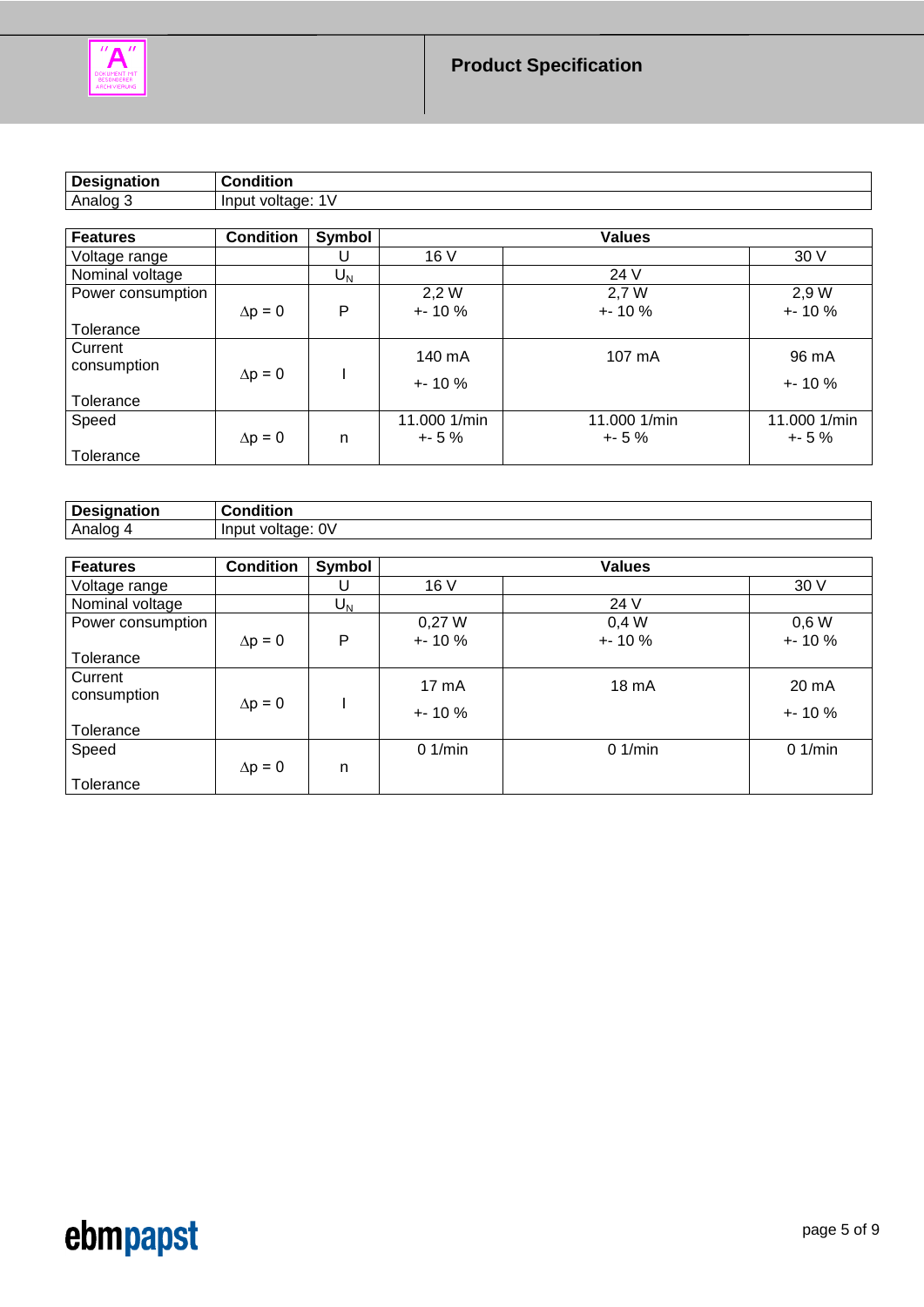

## <span id="page-5-0"></span>**2.3 Electrical Interface - Output**





| <b>Features</b>           |                                          | <b>Note</b>         | <b>Values</b>                                                       |
|---------------------------|------------------------------------------|---------------------|---------------------------------------------------------------------|
| Tacho operating voltage   | $\mathsf{U}_{\mathsf{BS}}$               |                     | $\leq$ 30 V                                                         |
| Tacho signal Low          | $U_{\rm S\,low}$                         | sink: 2 mA          | $= 0.4 V$                                                           |
| Tacho signal High         | $\mathsf{U}_{\mathsf{S}\:\mathsf{high}}$ | I source: 0 mA      | 30 V                                                                |
| Maximum sink current      | I <sub>sink</sub>                        |                     | $\leq$ 20 mA                                                        |
| External resistor         |                                          | to GND.             | External resistor Ra from UBS to US required. All voltages measured |
| Tacho frequency           |                                          | $(2 \times n) / 60$ | 133 Hz @ 40.000 1/min                                               |
| Tacho isolated from motor |                                          | No                  |                                                                     |
| Slew rate                 |                                          |                     | $=$ 0.5 V/us                                                        |

 $n =$  revolutions per minute  $(1/min)$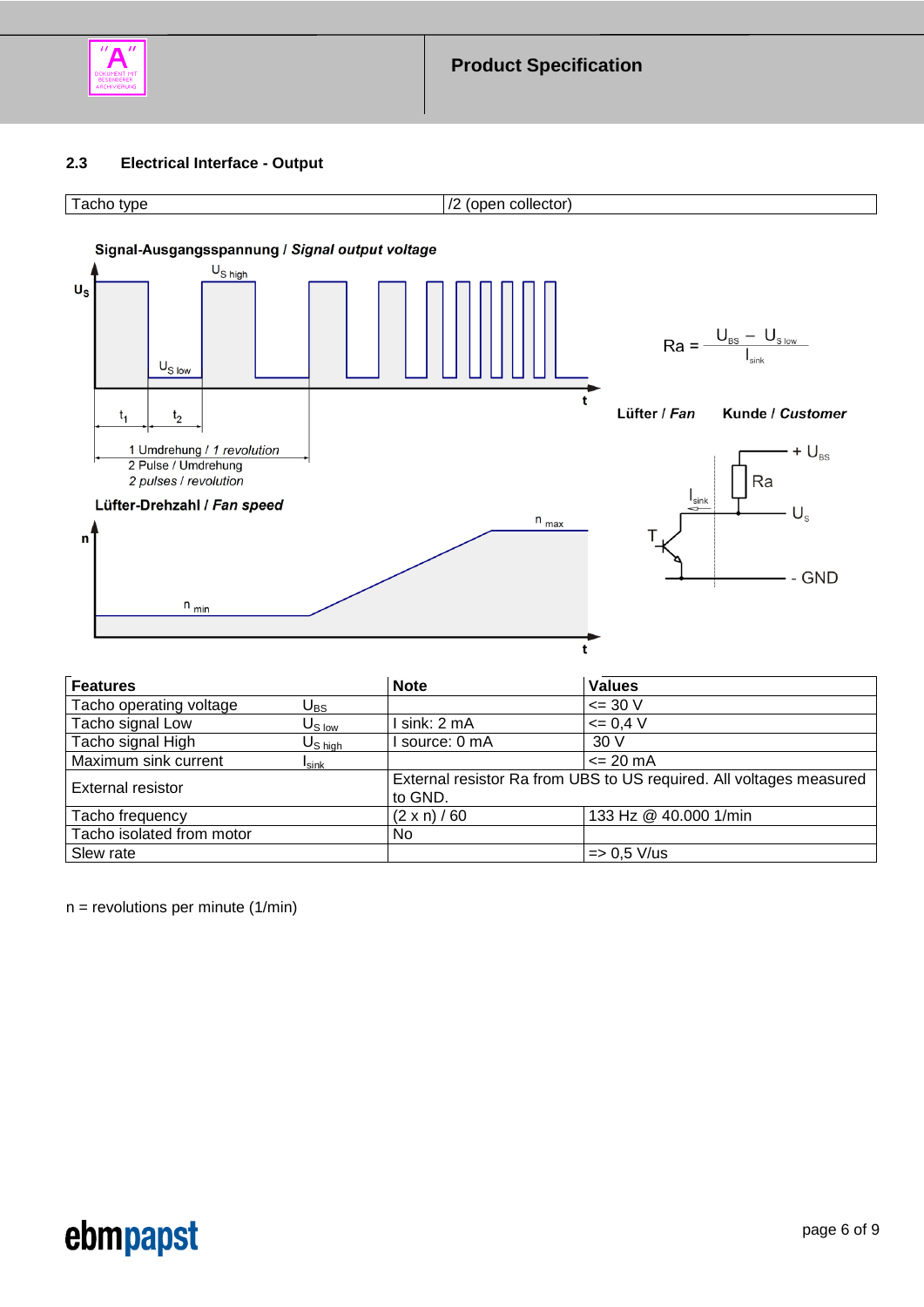

### <span id="page-6-0"></span>**2.4 Electrical Features**

| Electronic function            | Speed-Controlled                                     |  |
|--------------------------------|------------------------------------------------------|--|
| Reversed polarity protection   | N-CH FET                                             |  |
| Max. residual current at $U_N$ | $I_F \leq 5$ mA                                      |  |
| Locked rotor protection        | Auto restart                                         |  |
| Locked rotor current at $U_N$  | $I_{block}$ approx. 1.500 mA                         |  |
| Clock signal at locked rotor   | $t_3/t_4$ typical: 2,2 s / 11 s                      |  |
| Internal fuse                  | Littelfuse NANO2 > Very Fast-Acting > 452/454 Series |  |
|                                | 10A / 125V (Art.No.: 0452004.MRL)                    |  |
| Voltage control *)             | Einschalten bei $U_B > 12$ V oder < 32 V             |  |
|                                | Ausschalten bei U <sub>B</sub> < 11 V oder > 33 V    |  |

\*) This fan has an undervoltage and overvoltage control circuit integrated which turns the motor off if the voltage is out of range.

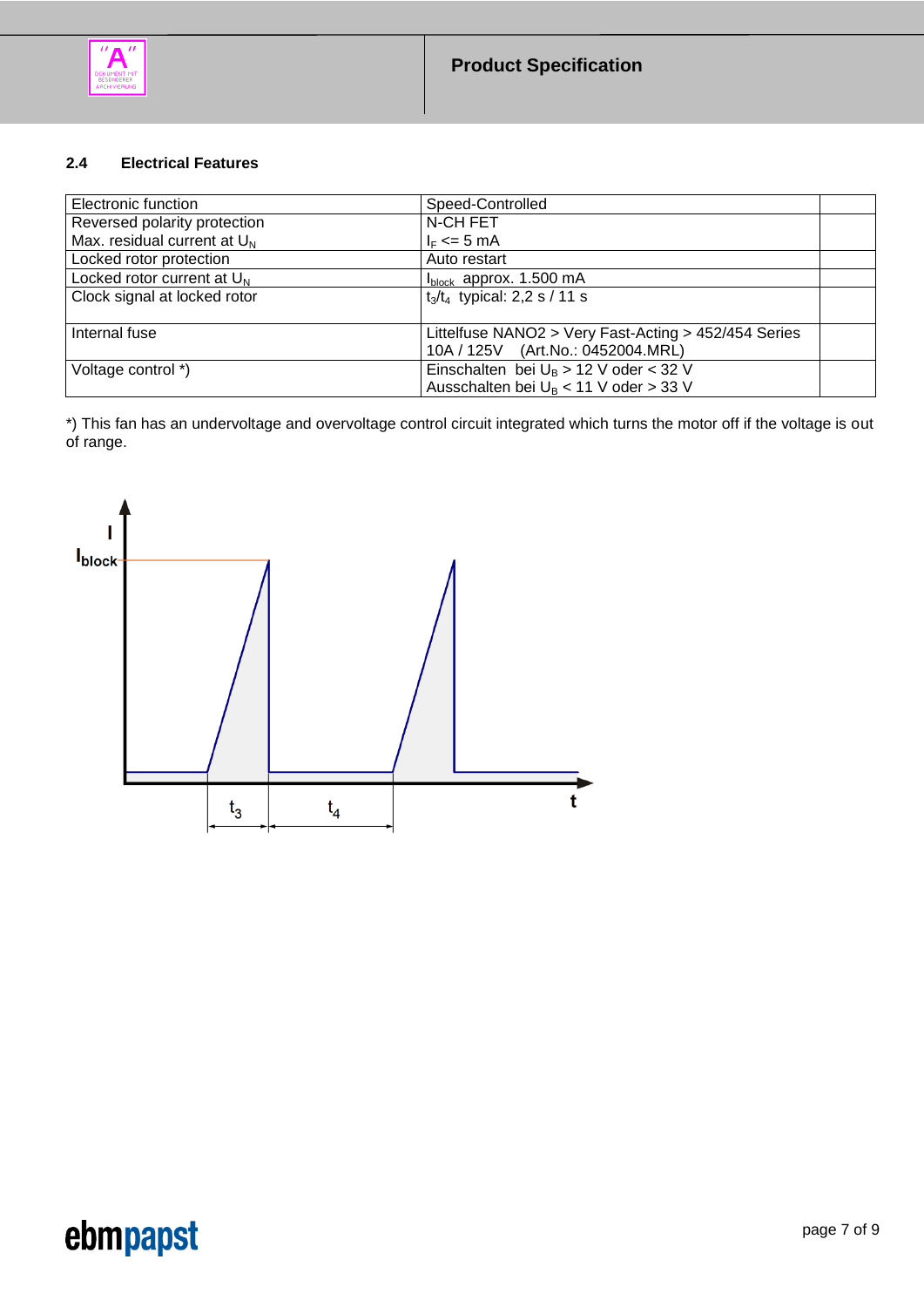

### <span id="page-7-0"></span>**3 Environment**

### <span id="page-7-1"></span>**3.1 General**

| Min. permitted ambient temperature TU min. | $-20 °C$                        |  |
|--------------------------------------------|---------------------------------|--|
| Max. permitted ambient temperature TU max. | 70 °C                           |  |
| Min. permitted storage temperature TL min. | -40 °C                          |  |
| Max. permitted storage temperature TL max. | 80 °C                           |  |
| MTBF @ 70°C                                | $>$ 1.5 x 10 <sup>6</sup> hours |  |

#### <span id="page-7-2"></span>**3.2 Climatic Requirements**

| Humidity requirements    | humid heat, constant; according to DIN EN 60068-2-78, 14 days |  |
|--------------------------|---------------------------------------------------------------|--|
| Radiation exposure       | <b>None</b>                                                   |  |
| Salt fog requirements    | None                                                          |  |
| Harmful gas requirements | None                                                          |  |
| Oxygen requirements      | Upon request                                                  |  |

Permitted application area:

The product is intended for use in sheltered rooms with controlled temperature and controlled humidity. Directly exposure to water must be avoided.

Pollution degree 1 (according DIN EN 60664-1) There is either no pollution or it occurs only dry, non-conductive pollution. The pollution has no negative impact.

### <span id="page-7-3"></span>**3.3 Mechanical Requirements**

Please require severity levels and specification parameters from the responsible development departments.

#### <span id="page-7-4"></span>**4 Safety**

### <span id="page-7-5"></span>**4.1 Electrical Safety**

A verification of thermal conditions (normal and abnormal operation) as well as the protection against electric shock, ingress of solid foreign objects and water has to be done in conjuction with the appliance.

Protection class and a state of the state of the state of the state of the state of the state of the state of the state of the state of the state of the state of the state of the state of the state of the state of the stat